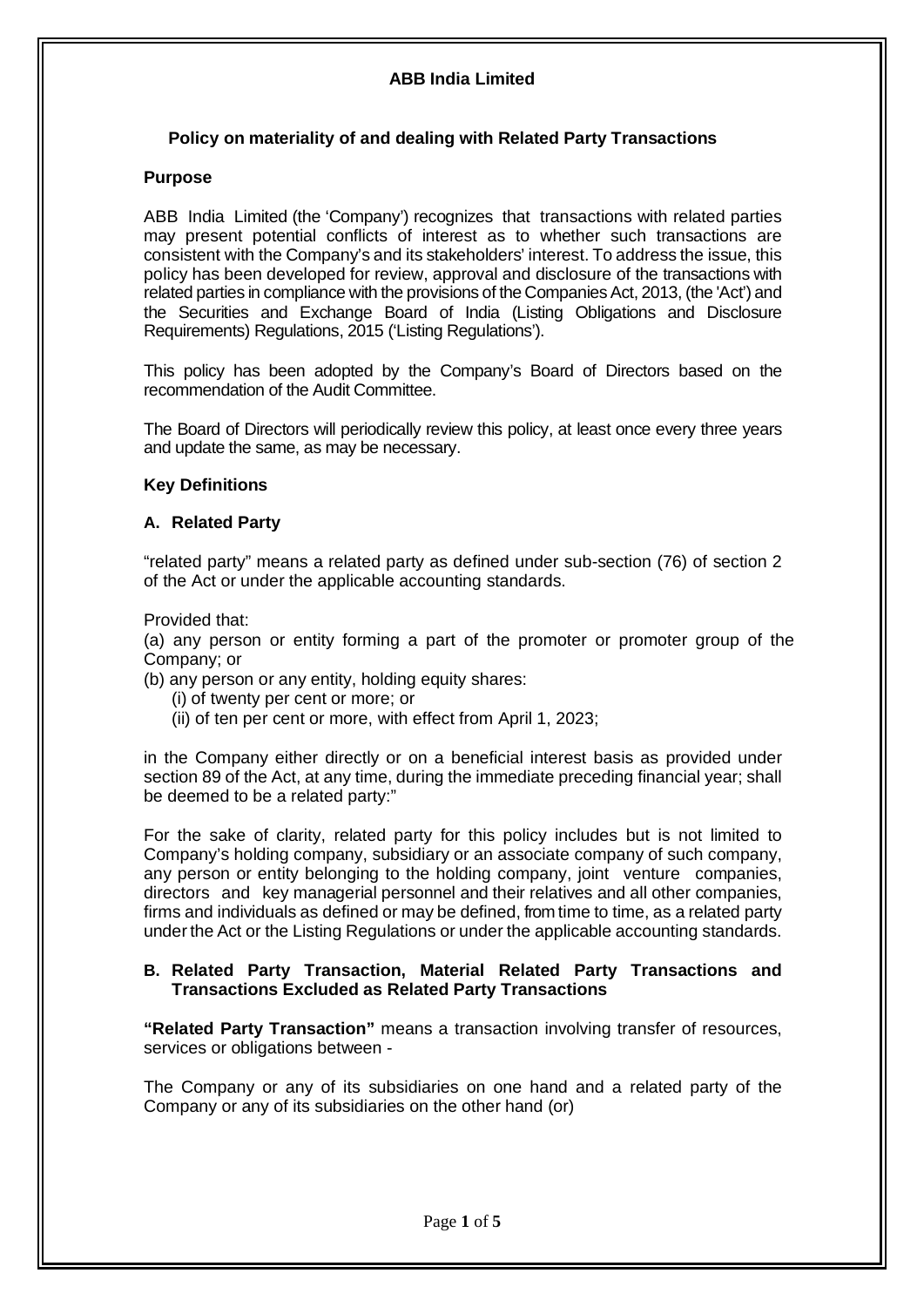The Company or any of its subsidiaries on one hand, and any other person or entity on the other hand, the purpose and effect of which is to benefit a related party of the Company or any of its subsidiaries, with effect from April 1, 2023; regardless of whether a price is charged and a "transaction" with a related party shall be construed to include a single transaction or a group of transactions in a contract.

**Material Related Party Transaction:** A transaction with a related party shall be considered material if the transaction(s) to be entered into individually or taken together with previous transactions during a financial year, exceeds ten percent of the annual consolidated turnover of the listed entity as per the last audited financial statements of the listed entity.

**Transactions Excluded as Related Party Transactions:** Regulation 2(zc) of the Listing Regulations specifically describes a transaction which shall not be a related party transaction and shall include the following

(a) the issue of specified securities on a preferential basis, subject to compliance of the requirements under the Securities and Exchange Board of India (Issue of Capital and Disclosure Requirements) Regulations, 2018;

(b) the following corporate actions by the listed entity which are uniformly applicable/offered to all shareholders in proportion to their shareholding:

- i. payment of dividend;
- ii. subdivision or consolidation of securities;
- iii. issuance of securities by way of a rights issue or a bonus issue; and
- iv. buy-back of securities.

(c) acceptance of fixed deposits by banks/Non-Banking Finance Companies at the terms uniformly applicable/offered to all shareholders/public, subject to disclosure of the same along with the disclosure of related party transactions every six months to the stock exchange(s), in the format as specified by the Board: Provided further that this definition shall not be applicable for the units issued by mutual funds which are listed on a recognised stock exchange(s);"

# **C. Material Modification**

"material modification" will mean and include any modification to an existing related party transaction having variance of 20% of the existing limit as sanctioned by the Audit Committee / Board / Shareholders, as the case may be (or) having variance of INR 1 (One) Crore, whichever is higher.

Terms used but not defined herein in this policy, shall have the same meaning as assigned thereto in the Act, the Listing Regulations or any other applicable laws or regulations, as the case may be.

# **Ensuring Arm's Length basis**

All transactions with related party(ies) shall be entered on arms' length basis. In exceptional circumstances, where permitted by law, related party transactions may deviate from the principle of arm's length, after approval from Audit Committee and the Board of Directors, as the case may be.

As per ABB Group policy, which is also followed by the Company and all other Group companies, transactions with related party(ies) are required to be carried out based on the arm's length principle i.e., comparable to prices and conditions between unrelated companies in similar transactions.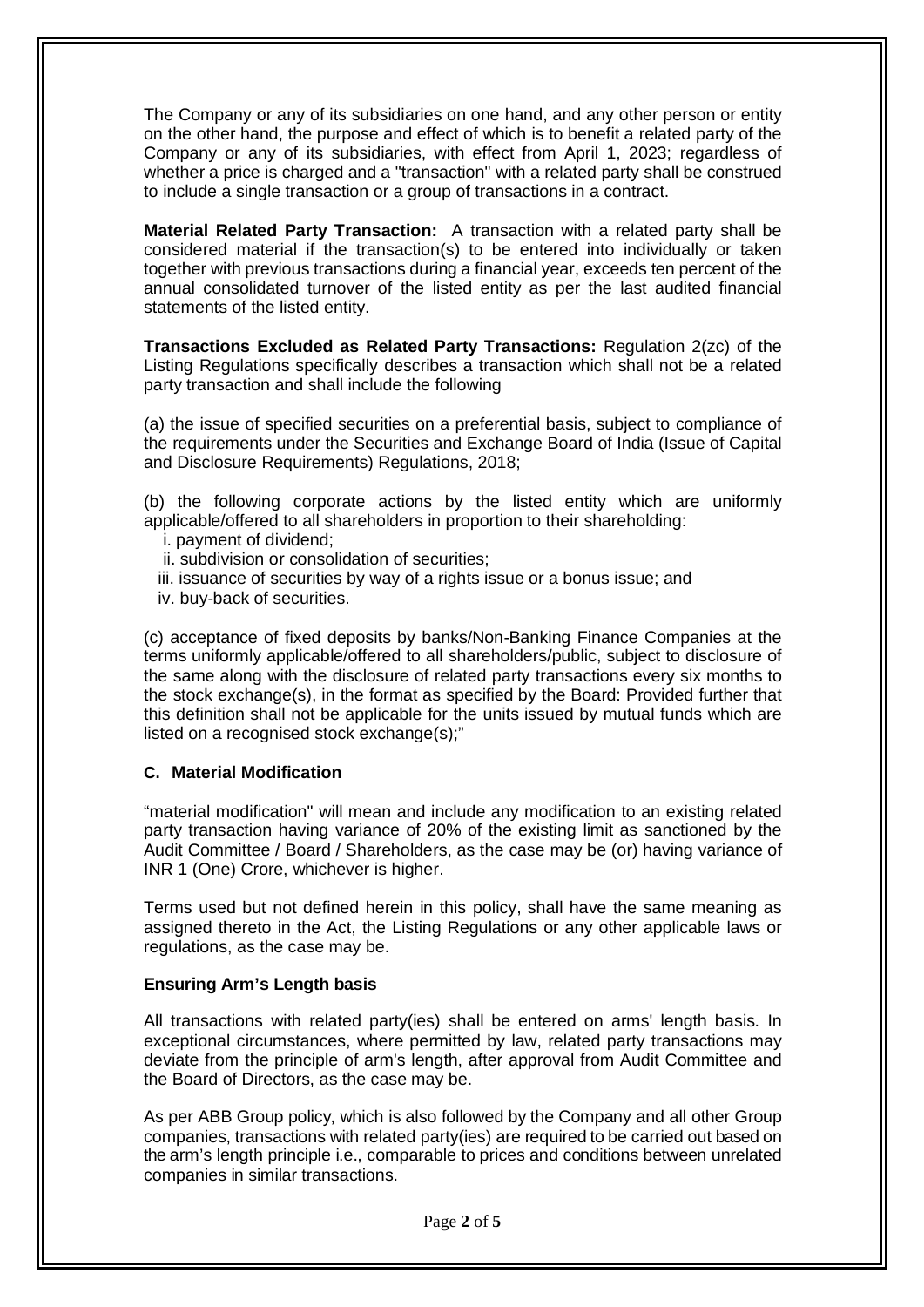Board and Audit Committee review all related party transactions following arm's length principle.

#### **Board and Audit Committee Prior Approval Process**

All directors, key managerial personnel, including their relatives are required to declare their interests for any potentially conflicting transactions with the Company. Company has system in place to track all related party transactions and categorization into ordinary course of business and other transactions.

All business and functional managers of the Company have been advised of the scope of related party transactions and approval procedure to be followed before any commitments are made with the related parties.

All related party transactions and subsequent material modifications shall require prior approval of the Audit Committee of the Company and all the omnibus approvals provided by the Audit Committee shall be reviewed on a quarterly basis relating to details of related party transactions entered into by the Company.

All the proposed transactions for the Audit Committee's approval are included where commitments are expected to be made or new agreements will be made for services/fees or material modification to existing agreements/contracts is proposed to be made during the quarter. Actual delivery of goods and services and financial accounting transactions might take place during the same quarter or in the subsequent quarters. For obtaining pre/ omnibus approval of Audit Committee, details of individual related party transaction like name of the party, nature of transaction, basis of price and maximum value, payment and other terms of contracts etc. as stipulated under the Act and Listing Regulations or any circulars/notifications issued by the Securities and Exchange Board of India ('SEBI') shall be provided.

Audit Committee may grant omnibus approval for related party transactions up to Rs.1 crore in each case, where need for the transaction cannot be foreseen and the requisite details are not available for taking prior approval but are considered essential and in the interest of the Company. The omnibus approvals provided by the Audit Committee shall be valid for a period not exceeding one year and shall require fresh approvals after the expiry of one year:

Details of actual related party transactions entered during the quarter are provided to Audit Committee for their review in a meeting taking place after completion of the quarter along with comparison and analysis with pre and omnibus approval amounts.

For the transactions which are considered as not in ordinary course of business and / or not at the arm's length basis, approval of Board of Directors, is to be obtained after recommendation of the Audit Committee.

As per the prevailing Listing Regulations, effective January 1, 2022 only those members of the Audit Committee, who are independent directors, shall approve related party transactions.

Interested directors to a transaction shall abstain from discussion and voting on the approval of such related party transaction at the Board or Audit Committee meetings.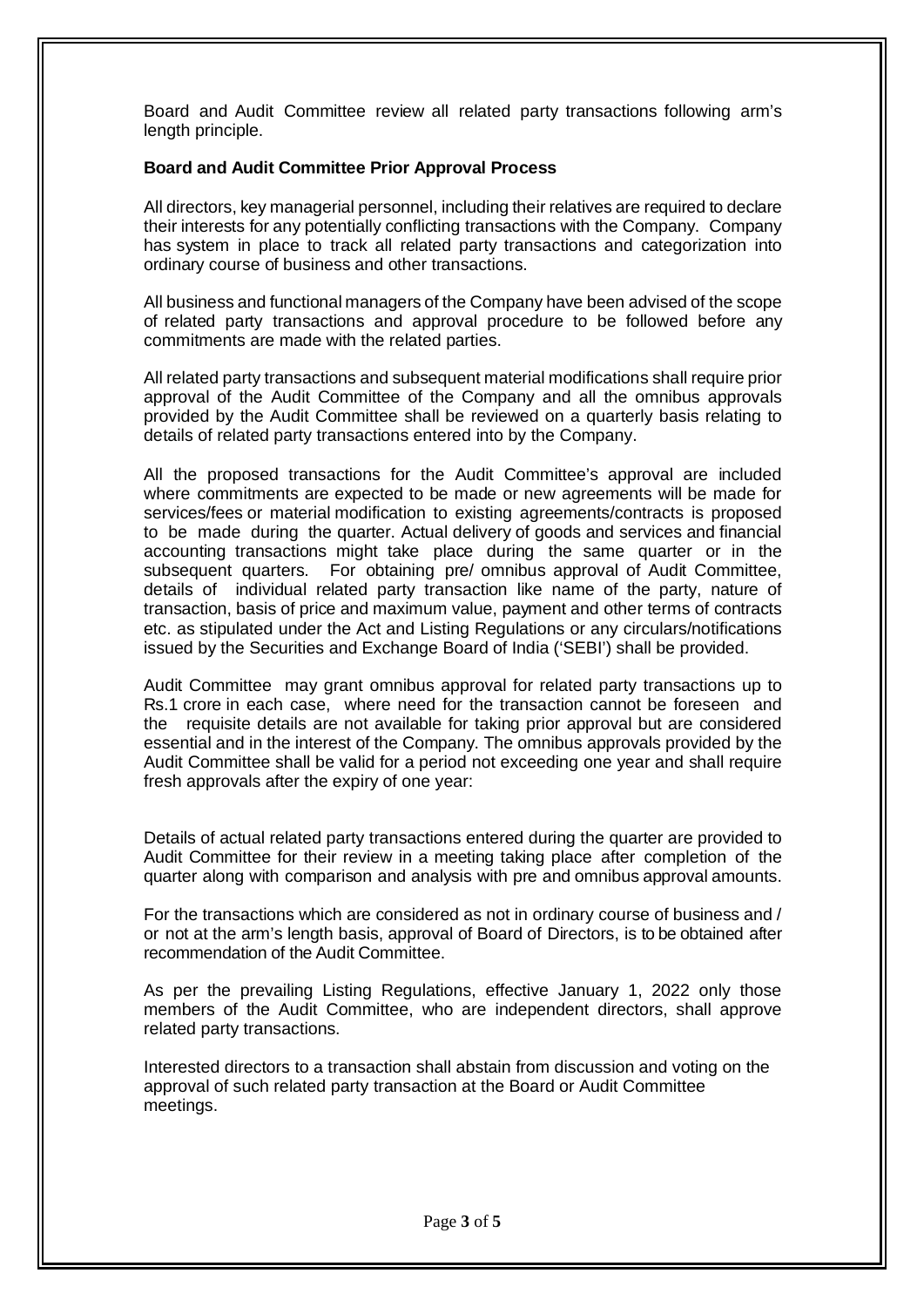# **Criteria considered by Audit Committee for granting approval to a Related Party Transaction (RPT)**

- The rationale and necessity for entering into such a RPT.
- Whether any compelling business or commercial reasons or justification exist for the Company to enter into the RPT and the availability, if any, of similar transactions between the Company and unrelated counterparties or between two unrelated parties about the same time.
- Whether the terms and provisions of the RPT, viewed in their totality, are fair and the transaction is at arm's length, that is to say, whether it is similar to a transaction conducted as if between two unrelated parties, so that there is no conflict of interest.
- Whether any special or unusual benefits, rights or privileges are extended or given to the related party by the Company which would normally not feature in a similar transaction, were it to be entered into by the Company with an unrelated party or between two unrelated parties.
- Whether the consideration/compensation to be paid to the related party under or pursuant to the transaction is, or can be regarded as being, commensurate with the obligations undertaken by such related party, and/or the scope of services provided by it thereunder.
- Whether the transaction is unreasonably or unfairly weighted in favour of the related party vis-a-vis of price, terms of credit and payment, interest payable or in any other manner or gives rise, or is likely to give rise, to any conflict of interest.
- Whether the RPT will or is likely to, affect the independence of judgment of any of the independent Directors on the Board.
- Whether the RPT is likely to give rise in any manner to a conflict of interest and duty for any Director or Key Managerial Personnel of the Company.
- Whether the RPT would or is likely to give rise to any potential reputational risk for the Company and/or its Directors.
- Any other aspects or factors that may be relevant or material in the opinion of the Audit Committee and as may be required under the Act or Listing Regulations or any circulars/notifications issued by SEBI

#### **Shareholders' Pre Approval Process**

Shareholders' approval shall be obtained in the following cases for the related party transactions, based on the opinion of Audit Committee and Board:

a. transactions which are not in ordinary course of business and/ or not at arm's length basis and are in excess of values prescribed under the Companies Act;

b. all transactions which are in excess of values prescribed under the Listing Regulations., 2013.